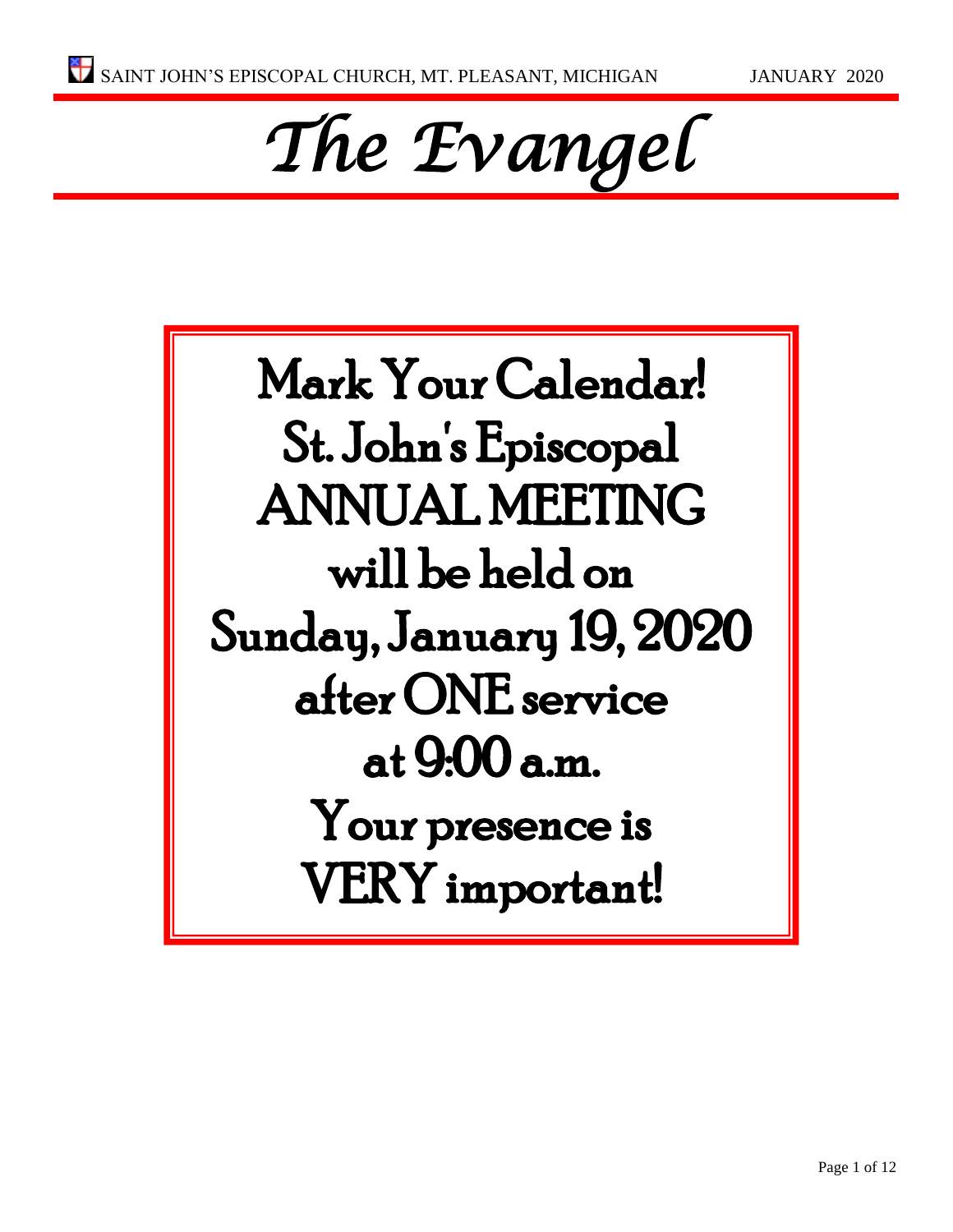# SAINT JOHN'S EPISCOPAL CHURCH, MT. PLEASANT, MICHIGAN JANUARY 2020



**Remember Our Homebound Members** Stop by to visit or drop a card to our parish members who are homebound.

# **Alma Dickerson**

461 E. Wing Rd., Mt. Pleasant 772-2516.

# **Al Neal**

Longtime member of St. John's, has moved to Brighton to be near his son. His new address is: Brookdale Brighton 833 E. Grand River Ave., Apt. 122 Brighton, MI 48116.

# **St. John's Prayer Group**

The 16 members of the Prayer Group offer petitions daily for the church and for specific requests. All parishioners are welcome to become members of



the Prayer Group or to submit requests by calling Sandy Wood, 773-9326, Martha Rarick, 773-7510, or the church office at 773-7448.

# **Home Communion**

Just a reminder: you should let the parish office know if you are ill and wish to receive communion or a visit from either the clergy or a Lay Eucharistic Minister.



| Nanc Hartshorne       |    |
|-----------------------|----|
| Truman Ford Hall      | 1  |
| Christi Brookes       | 4  |
| Barbara Sheperdigian  | 10 |
| Martha Rarick         | 15 |
| Kip Cosan             | 21 |
| <b>Matthew Kinney</b> | 22 |
| Ron Sherwood          | 23 |
|                       |    |



| Ford & Pamela Dingman | 23 |
|-----------------------|----|
|-----------------------|----|

# **Parish House Kitchen Linens**

If you took the kitchen towels and dish cloths home to wash after Coffee Hour, we do appreciate that! However…you need to remember to return them to the kitchen as

soon as you can! We want to be sure that our next Hosts have fresh, clean linens when they are needed! Thank you!



# **The NEW 2020Altar Flower Calendar**

is posted near the back door of the Church. Please consider a Sunday that is a good date

for you to honor or remember a loved one and sign up to provide altar flowers. Flowers are a wonderful addition to worshiip! Thank you

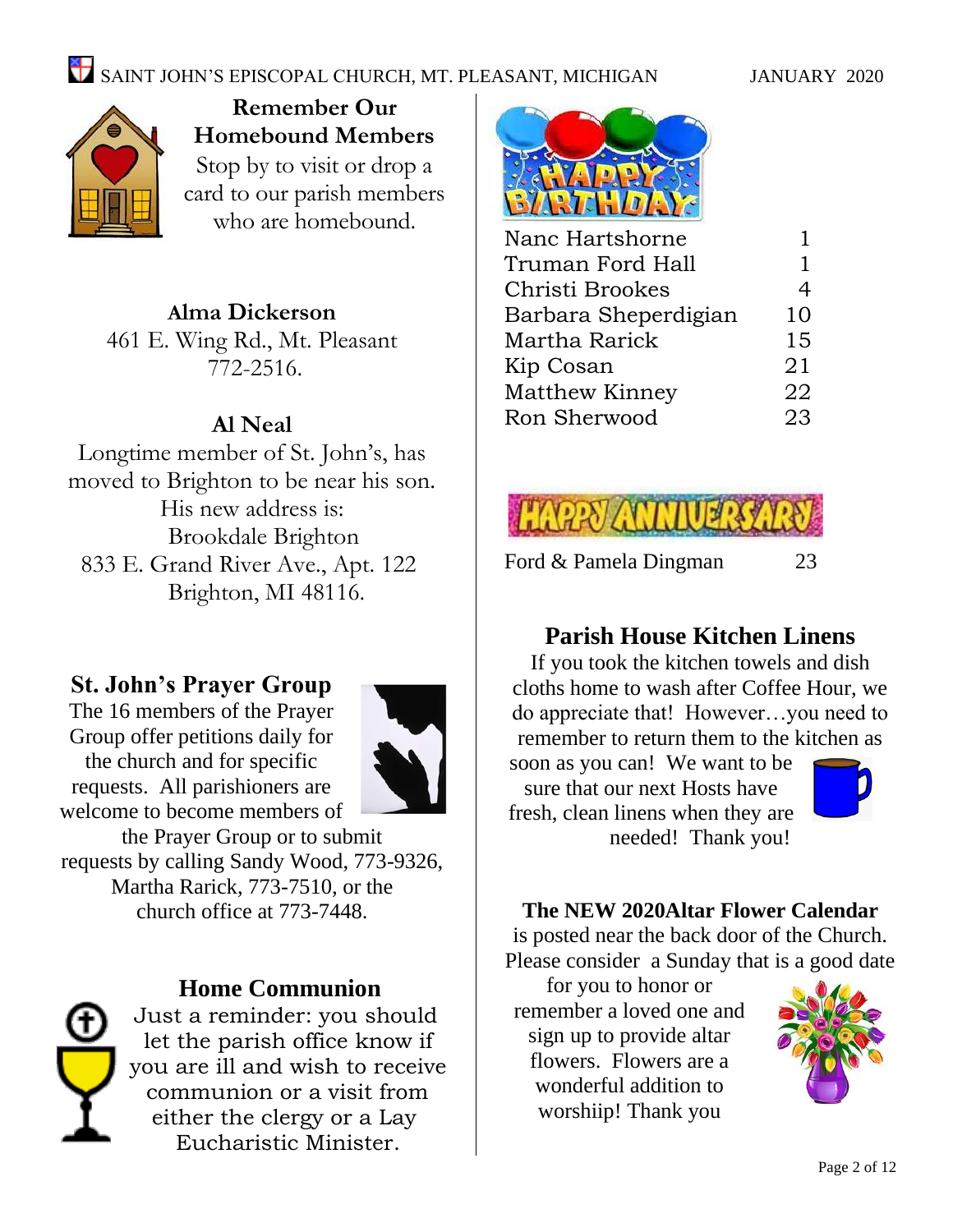# Outside the Tent

January 15, 2019

Today is the Third Sunday of Advent, a day rich with images of darkness and light, despair and hope. In another six days we will mark the Winter Solstice, the longest night of the year. From that event, the Magi invite us to walk with them as they move over mountain and plain toward the infant Jesus in Bethlehem. They process in rich clothing; they carry a treasure trove of gold, frankincense, and myrrh. And they bid us to follow them, for their path is one of hope and light for all the people of this world.

Several years ago Moonyeen Albrecht and I wrote a carol for Epiphany. I share it with you: may you find peace and abundant light in the long days of January. Nancy

## **Creator of the Stars of Night** *An Epiphany Carol*

Creator of the stars of night, we thank you for your guiding light, bright herald of the holy birth, a beam of hope for this dark earth.

Three wise men saw the rising star, that wondrous beacon from afar; through trackless wilderness they trod to see the king, the son of God.

Wise men and women still today tell how the infant Jesus lay in humble state, but radiant, the kingly child our maker sent.

We cannot give him myrrh and gold as men of Asia did of old; so we give thanks for love and light, his blessing on this star-filled night.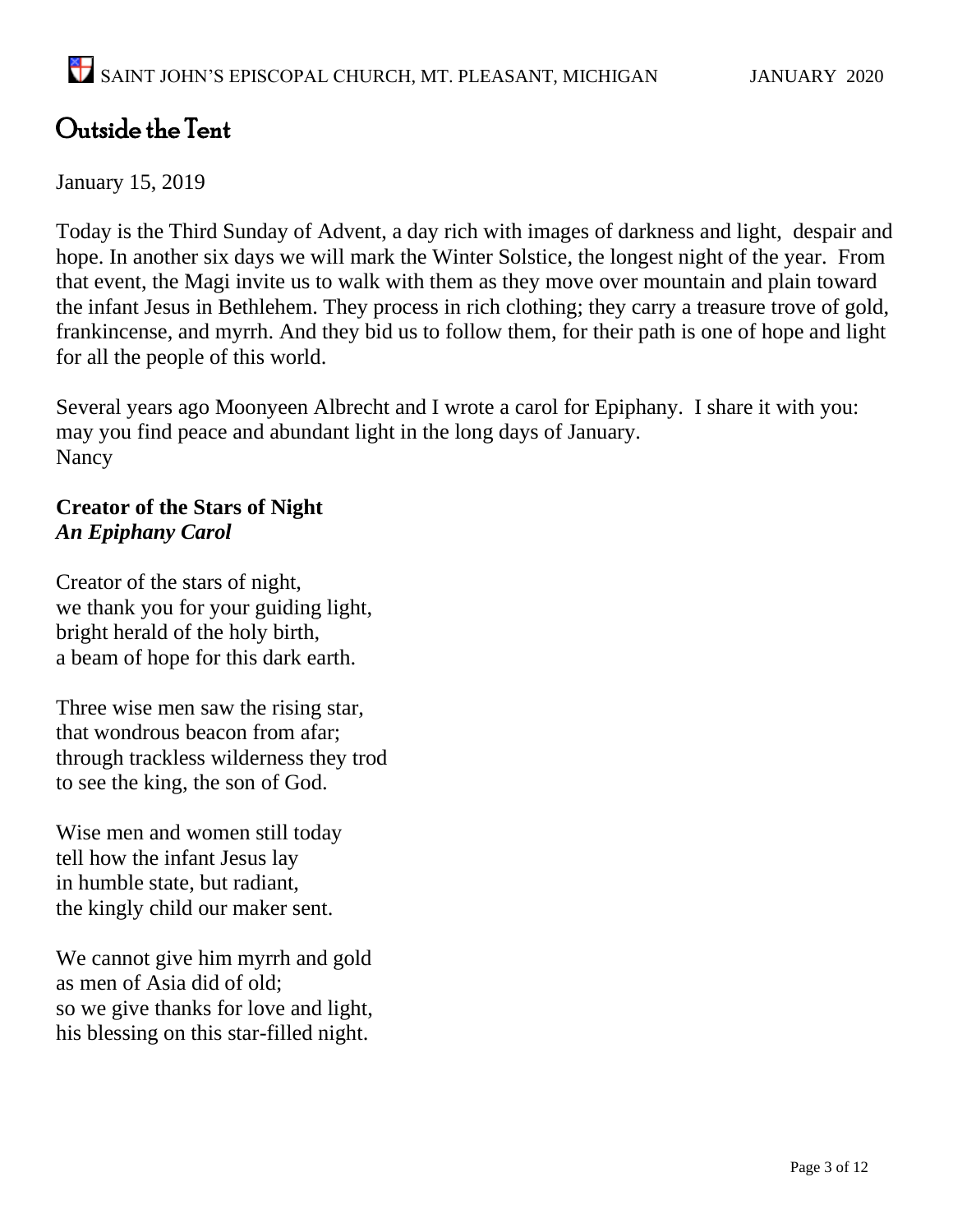# *Note from the Senior Warden --*

# PARISH HOUSE UPDATES COMING SOON!

Dear people and friends of St. John's,

The long-awaited installation of acoustical panels and sound-absorbing fabric in the Parish House will begin Monday, January 6, and should be finished in about two weeks -- in time for the Annual Parish Meeting on January 19. This work will reduce the noise level by at least 90% and may help reduce the furnace noise as well. The contractor is Division Nine Products, Inc., of Farmington Hills, James Stewart, President.

During construction, the rear parking lot will be used as a staging area, and regularly scheduled events in the Parish House will be relocated to the Undercroft or the Old Rectory.

Thank you for your cooperation and patience during the construction period, and please let me know if you have any questions.

Faithfully yours,

*David* Senior Warden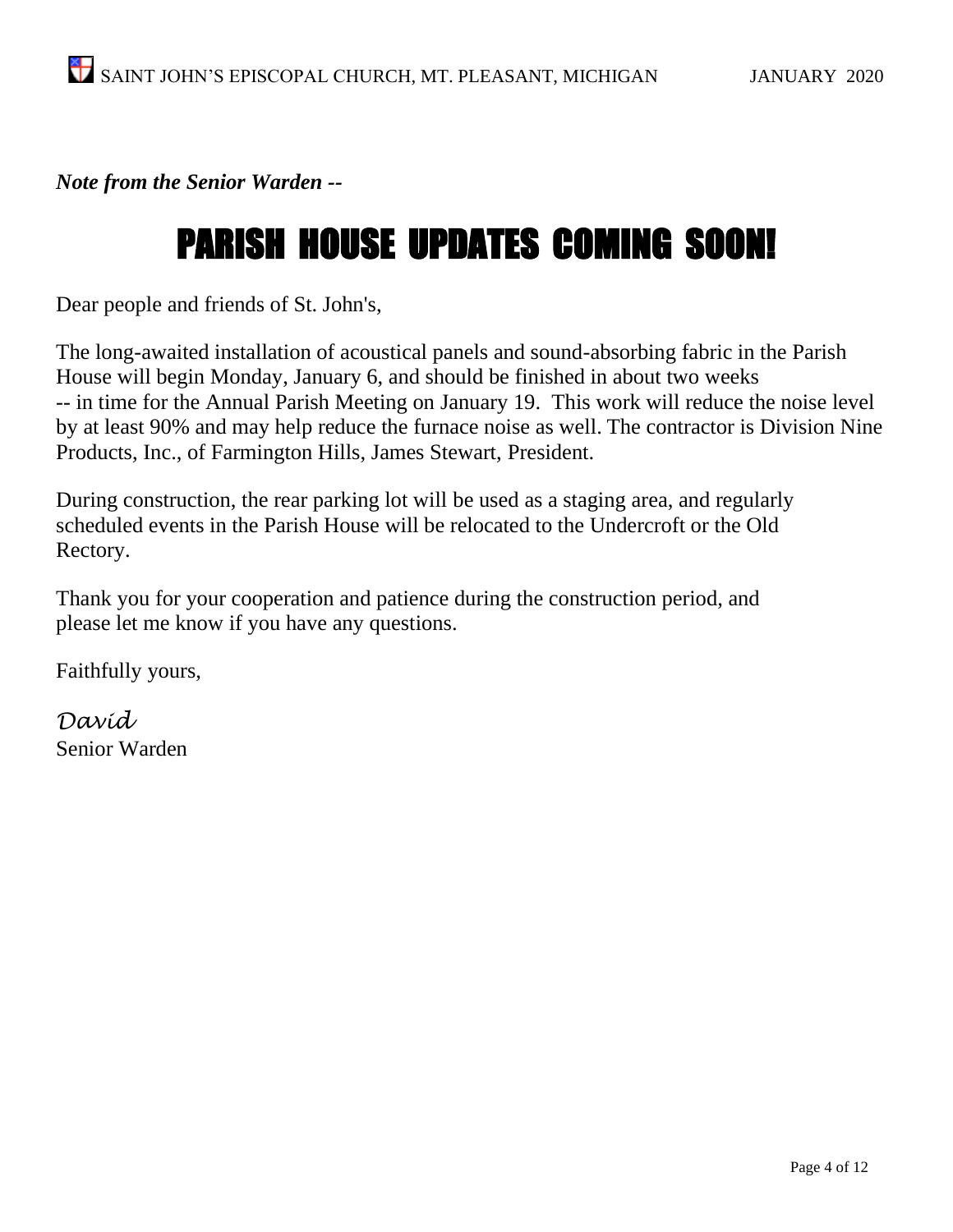

# January 2020 Sunday Lay Ministry

| <b>Date</b>        | <b>Readers</b>      | <b>Chalice and</b> | <b>Greeters</b>       | <b>Coffee Hour</b> | <b>Acolyte</b>         | <b>Altar Guild</b>        |
|--------------------|---------------------|--------------------|-----------------------|--------------------|------------------------|---------------------------|
|                    |                     | <b>Prayers</b>     |                       | <b>Hosts</b>       |                        |                           |
| <b>January</b>     | 8:00 a.m.           | 8:00 a.m.          |                       |                    |                        | Pamela                    |
| 5                  | Judy Wagley         | Candy              | Rod Leslie            | David and          | Emma                   |                           |
|                    | 10:00 a.m.          | Henderson          | and Marian            | Jennifer           | Dingman                | Dingman                   |
| The                | Jessica             | $10:00$ a.m.       | Matyn                 | Dingman            |                        | and Harriett              |
| <b>Epiphany</b>    | Vinciguerra         | Joan Kadler        |                       |                    |                        | White                     |
| Lectionary         | Isaiah 60:1-6       | Ephesians 3:1-12   |                       | Matthew 2:1-12     |                        |                           |
| <b>January</b>     | 8:00 a.m.           | 8:00 a.m.          | Colin, Anne,          | Mary               |                        |                           |
| 12                 | Candy               | Carol Lauffer      | and Matthew           | Kiesgen and        | Rex                    | Pamela                    |
|                    | Henderson           |                    | Alton                 | Lynne              | Dingman                | Dingman                   |
| 1                  | 10:00 a.m.          | 10:00 a.m.         |                       | L'Hommedieu        |                        | and Harriett              |
| <b>Epiphany</b>    | Anne Alton          | Mary Kiesgen       |                       |                    |                        |                           |
| Lectionary         | Isaiah 42:1-9       | Psalm 29           | Acts 10:34-43         | Matthew 3:13-17    |                        |                           |
| ry                 | <b>Annual</b>       | <b>Meeting</b>     |                       |                    |                        |                           |
| 19                 |                     |                    | Tom and               | Rod Leslie         | Matthew                | Lynne<br>L'Hommedieu      |
|                    | 9:00 a.m.           | $9:00$ a.m.        | Mary Ellen            | and Marian         | Kinney                 | and Martha                |
| $\overline{2}$     | /Ralph Baber        | Henry Fulton       | Cochrane              | Matyn              |                        | Rarick                    |
| <b>Epiphany</b>    |                     |                    |                       |                    |                        |                           |
| Lectionary         | Isaiah 49:1-7       | Psalm 40:1-12      | 1 Corinthians 1:1-9   |                    | John 1:29-42           |                           |
| <b>January</b>     | 8:00 a.m.           | 8:00 a.m.          |                       |                    |                        |                           |
| 26                 | Martha Rarick       | Candy              | Sharon                | Christi            | <b>Adam Baker</b>      | Lynne                     |
|                    |                     | Henderson          | <b>Bolton</b> and     | <b>Brookes</b> and |                        | L'Hommedieu<br>and Martha |
| 3                  | 10:00 a.m.          | 10:00 a.m.         | Marcia                | D.J. Proctor       |                        | Rarick                    |
| <b>Epiphany</b>    | Mary Ellen          | Nancy              | David                 |                    |                        |                           |
|                    | Cochrane            | Hartshorne         |                       |                    |                        |                           |
| Lectionary         | Isaiah 9:1-4        | Psalm 27:1, 5-13   | 1 Corinthians 1:10-18 |                    | <b>Matthew 4:12-23</b> |                           |
| February           | 8:00 a.m.           | 8:00 a.m.          |                       |                    |                        |                           |
| $\overline{2}$     | Barbara             | Carol Lauffer      | Tom and               | Colin, Anne,       | Emma                   | Pamela                    |
|                    | Sheperdigian        |                    | Mary Ellen            | and Matthew        | Dingman                | Dingman                   |
| <b>Presentatio</b> | 10:00 a.m.          | 10:00 a.m.         | Chohrane              | Alton              |                        |                           |
| n of the<br>Lord   | <b>Tom Cochrane</b> | Joan Kadler        |                       |                    |                        |                           |
| Lectionary         | Malachi 3:1-4       | Psalm 84           | Hebrews 2:14-18       | Luke 2:22-40       |                        |                           |

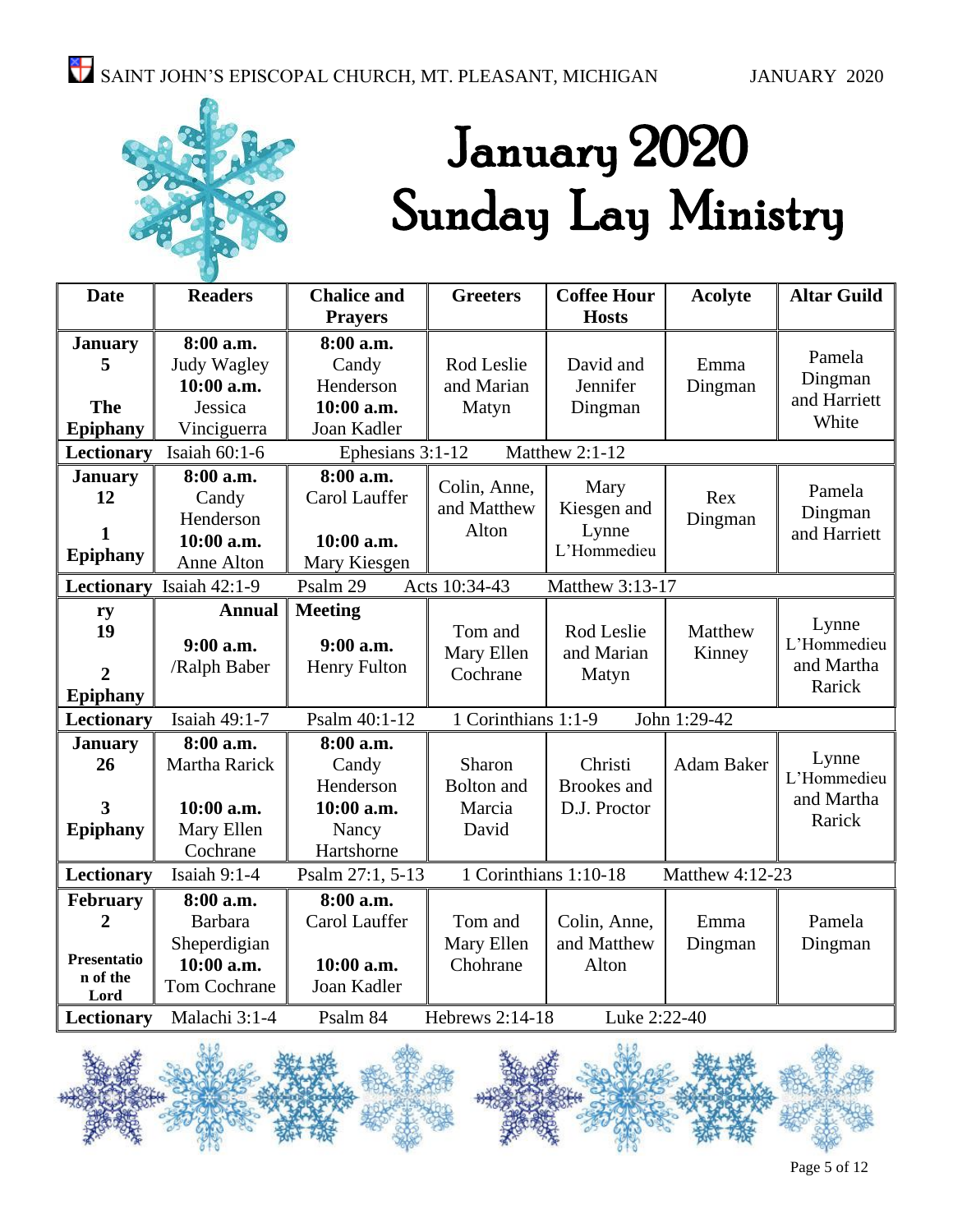# SAINT JOHN'S EPISCOPAL CHURCH, MT. PLEASANT, MICHIGAN JANUARY 2020

| nday                                                                                                                                                                                 | Monday7                                        | Tuesday                                 | Wednesday            | Thursday                                                         | Friday                                                        | Saturday                |
|--------------------------------------------------------------------------------------------------------------------------------------------------------------------------------------|------------------------------------------------|-----------------------------------------|----------------------|------------------------------------------------------------------|---------------------------------------------------------------|-------------------------|
|                                                                                                                                                                                      |                                                |                                         | Happy New<br>Year!   | $\overline{2}$<br>10 a.m. Tai Chi<br>5:30 p.m.<br>ChoirRehearsal | $\overline{3}$<br><b>Office Closed</b>                        | $\overline{\mathbf{r}}$ |
| Epiphany Sunday<br>5<br>8 Holy Eucharist, said<br>9 Sunday School<br>10 Choral Eucharist<br>10 Pine River Friends<br>5 Yoga                                                          | 6<br>6 p.m. EfM                                | 7<br>10 a.m. Tai Chi                    | 8<br>6:30 p.m. Yoga  | 9<br>10 a.m. Tai Chi<br>5:30 p.m.<br>ChoirRehearsal              | 10<br><b>Office Closed</b><br>St. John's<br>136<br>Years Old! | 11                      |
| Baptism of the Lord<br>12<br><b>FOUNDER'S SUNDAY</b><br>8 Holy Eucharist, said<br>9 Sunday School<br>10 Choral Eucharist<br>10 Pine River Friends<br><b>Vestry Meeting</b><br>5 Yoga | 13<br>9:30 am Staff<br>Meeting<br>$6$ p.m. EfM | 14<br>10 a.m. Tai Chi<br>5:30 p.m. Yoga | 15<br>6:30 p.m. Yoga | 16<br>10 a.m. Tai Chi<br>5:30 p.m.<br>ChoirRehearsal             | 17<br>Office Closed                                           | 18                      |
| $\overline{19}$<br>2 Epiphany                                                                                                                                                        | 20                                             | 21                                      | 22                   | 23                                                               | 24                                                            | 25                      |
| ONE Service at 9 am<br>Followed by\ the<br><b>Annual Meeting</b><br>10 Pine River Friends<br>5 Yoga                                                                                  | 6 p.m. EfM                                     | 10 a.m. Tai Chi                         | 6:30 p.m. Yoga       | 10 a.m. Tai Chi<br>5:30 p.m.<br>ChoirRehearsal                   | <b>Office Closed</b>                                          |                         |
| 26<br>3 Epiphany<br>8 Holy Eucharist, said<br>9 Sunday School<br>10 Choral Eucharist<br>10 Pine River Friends<br>5 Potluck and Eucharist<br>at Emmas<br>5 Yoga                       | 27<br>$6$ p.m. EfM                             | 28<br>10 a.m. Tai Chi                   | 29<br>6:30 p.m. Yoga | 30<br>10 a.m. Tai Chi<br>5:30 p.m.<br>ChoirRehearsal             | 31<br><b>Office Closed</b>                                    | Feb 1                   |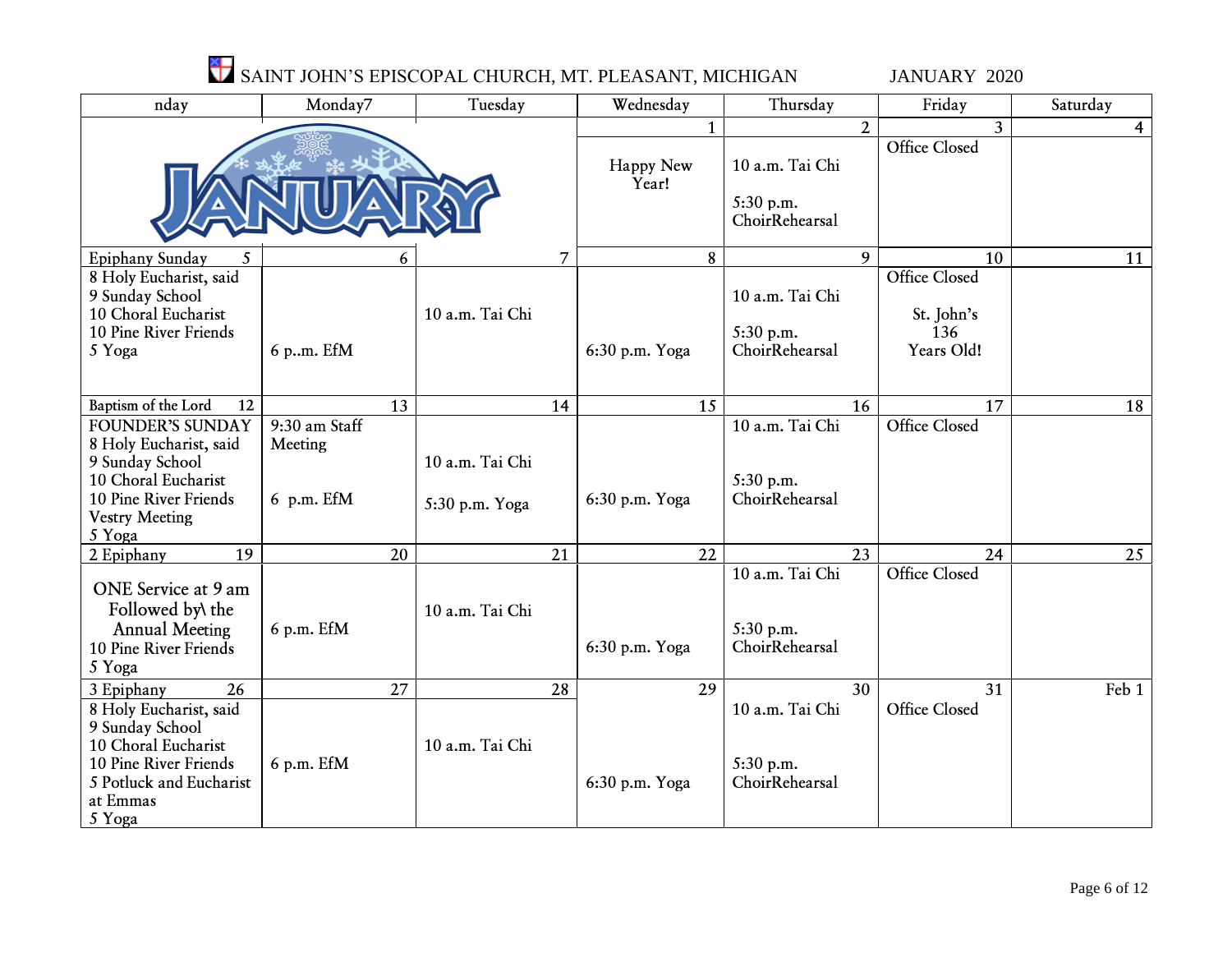SAINT JOHN'S EPISCOPAL CHURCH, MT. PLEASANT, MICHIGAN JANUARY 2020

**This is our Greeter/Coffee Hour Host Schedule—If you cannot serve on the date you were given, please exchange dates with someone else on the list and call the Parish Secretary at 773-7448**

**Greeters**



# **December**

- Ford and Pamela Dingman
- Joan Kadler and Mary Kiesgen
- David, Nancy and Matthew Kinney
- Ulana Klymyshyn and Lynne L'Hommedieu
- Bernice Cole

# **January**

- Rod Leslie and Marian Matyn
- Colin, Anne, and Matthew Alton
- Tom and Mary Ellen Cochrane
- Marcia David and Sharon Bolton

# **February**

- Tom and Mary Ellen Cochrane
- David and Jennifer Dingman
- Ford and Pamela Dingman
- Mary Kiesgen and Ulana Klymyshyn

**Coffee Hour Hosts**



# **December**

- Colin, Anne, and Matthew Alton
- Sharon Bolton and Elizabeth Brockman
- Clancy and Pat DeLong
- David and Jennifer Dingman
- Bring your leftover holiday goodies to share!

# **January**

- Ford and Pamela Dingman
- Mary Kiesgen and Lynne L'Hommedieu
- Rod Leslie and Marian Matyn
- Christi Brookes and D.J. Proctor

# **February**

- Colin, Anne, and Matthew Alton
- Sharon Bolton and Elizabeth Brockman
- Clancy and Pat DeLong
- David and Jennifer Dingman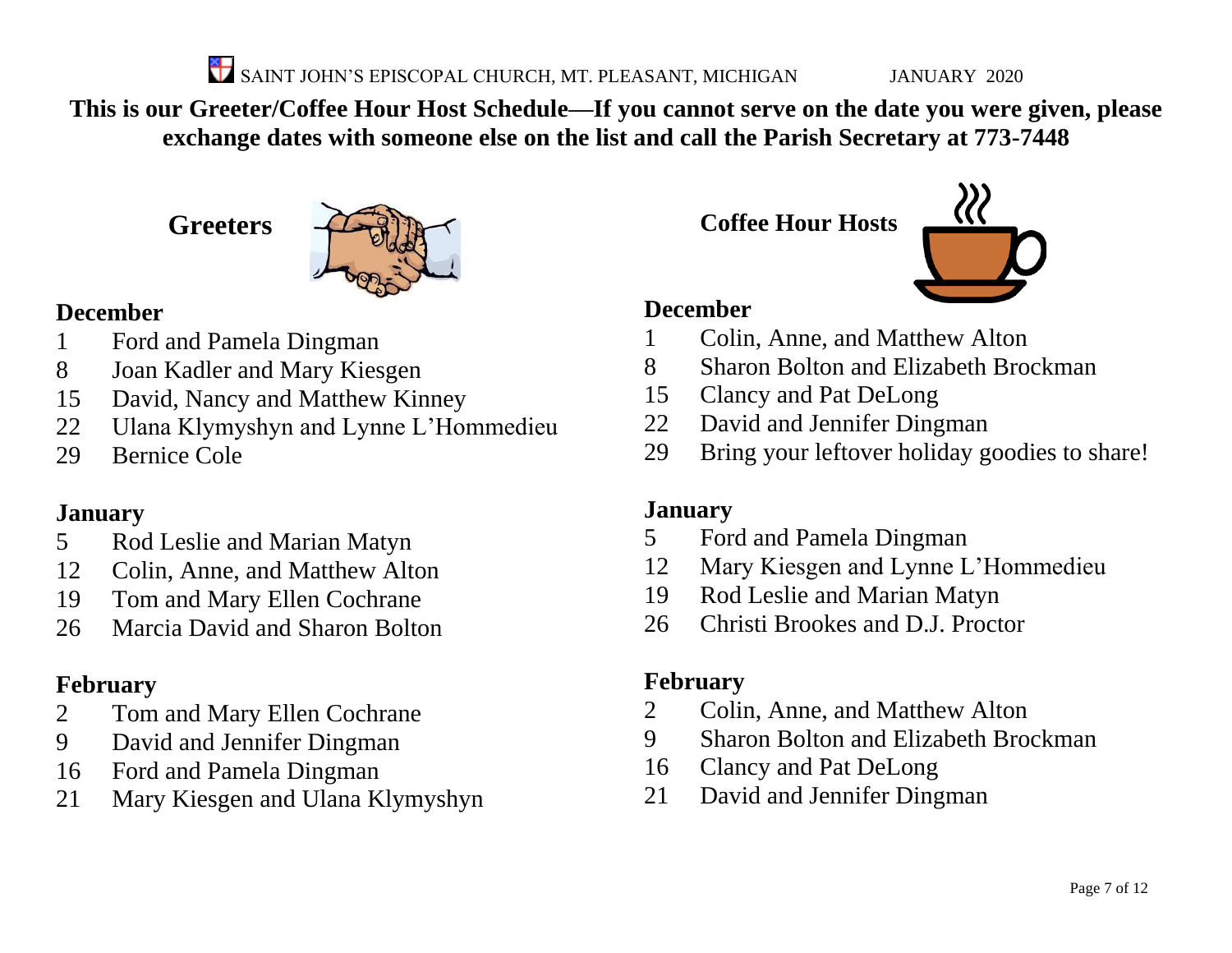## **St. John's Episcopal Church Vestry Minutes, December 8, 2019**

Present are Adam Baker (clerk), Harriett White, Clancy DeLong, Marcia David, Nancy Herman-Kinney, DJ Proctor, Tom Cochrane, David Shirley, Diane Stier (guest), Ulana Klymyshyn, Ella Jo Regan, Alice Ciccu (guest), Pat Thurston (guest), Marian Matyn (guest).

Diane opened with a prayer.

Marcia moved Vestry approve the minutes from November 10, Harriet seconded. Vestry approved.

Ella Jo Regan moved that the newly created Communication Committee, consisting of Alice Ciccu, Pat Thurston, Jess Hart and also Nancy Herman-Kinney as a Vestry advisor, take over the church's website, Facebook account and soon-to-be created Instagram. Nancy seconded, Vestry approved. Alice and Pat left.

Diane left for Marian to do her report from the Search Committee. Marian reported that Search Committee was progressing well so far. Jonathan Korpi resigned from Search Committee for health and schedule reasons. He has not been replaced, as Search Committee is at the minimum number of members now(10). Marian stated that David Kinney's analysis was mainly aimed to address bias, mainly for age, gender, and amount of time people had been members. David found no large disparities by those areas.

Vestry decided that survey report will be released to the congregation by including a link to viewing it in the next Evangel.

Vestry also planned to have a special meeting to approve the budget for the year.

David reported that donations for the acoustic project would cover the total of the quote from Division 9 in the amount of \$25,000. Adam moved that Vestry go forward and start the project as planned, Nancy seconded. Vestry approved.

Clancy completed his financial report.

Nancy and Marcia said that they have 2 families for the Christmas basket donations.

Elle moved Vestry adjourn. Tom seconded. Vestry adjourned.

Respectfully submitted,

Adam Baker, Vestry Clerk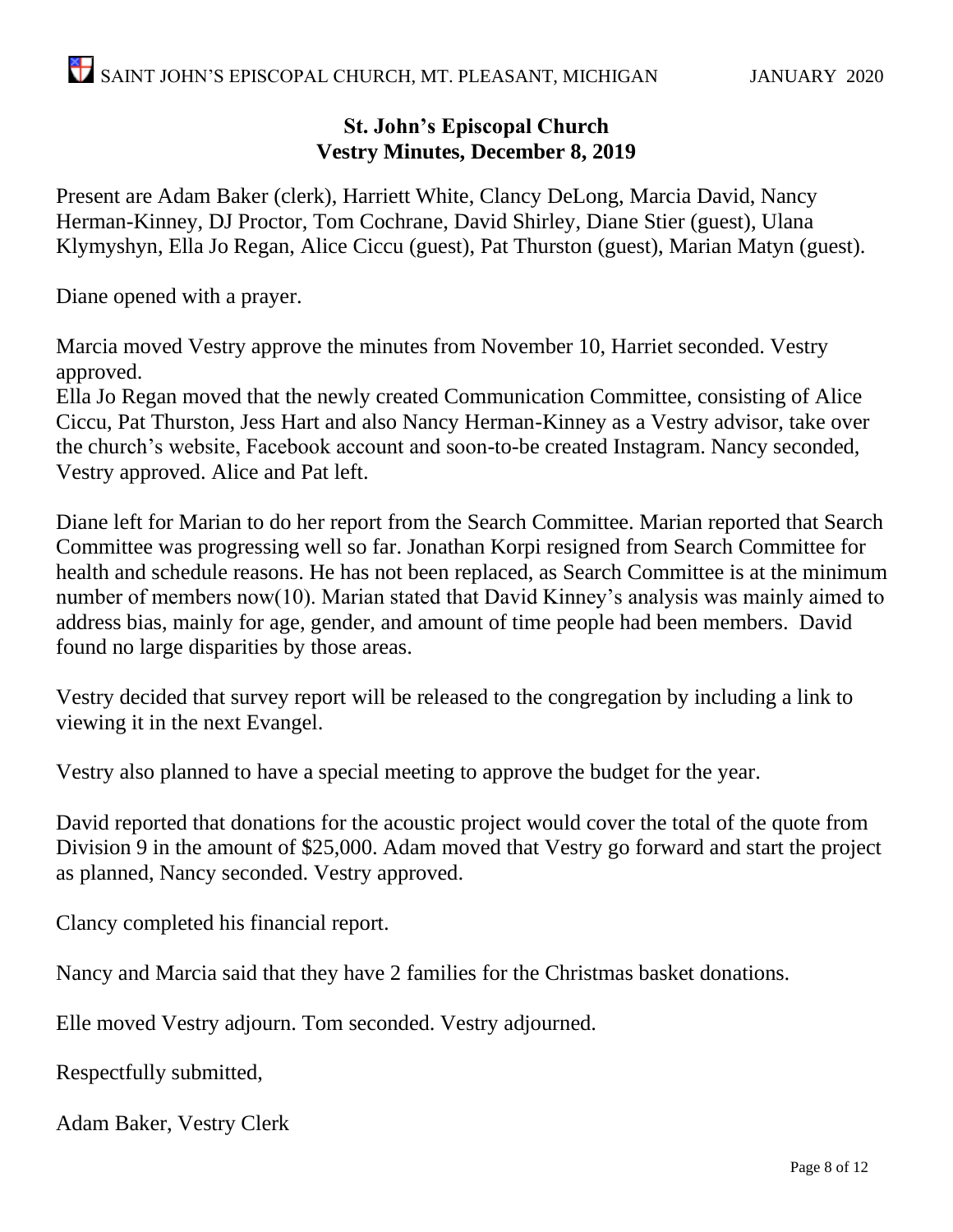#### **November 2019 Financial Report**

Below is a summary of operating fund activity through the end of November (91.67%).

| Operating fund receipts over (under) expenditures \$ 2,320.97 |  |
|---------------------------------------------------------------|--|
|                                                               |  |
|                                                               |  |

Please verify that your 2019 Operating Fund and Capital Fund pledges are up to date. Also, if you haven't already done so, please return your 2020 Operating Fund pledge forms to Pamela Dingman.

#### **Cash balances on November 30, 2019 are as follows:**

| Capital Campaign funds balance on November 1, 2019  (4,481.73) |  |  |
|----------------------------------------------------------------|--|--|
| Capital Campaign funds balance on November 30, 2019 17,179.58  |  |  |

#### **Capital Fund Activity For November:**

|--|--|

#### **BUILDING PROJECT**

| Non-Capitalized Expenses (Bank Fees/Interest) 25,080.65 |  |
|---------------------------------------------------------|--|

# **Subtotal..........................................................467,426.36**

| <b>Anticipated Expenses:</b> |  |
|------------------------------|--|
|                              |  |
|                              |  |

## **TOTAL PROJECT COST.....................................475,910.92**

Clancy DeLong Parish Treasurer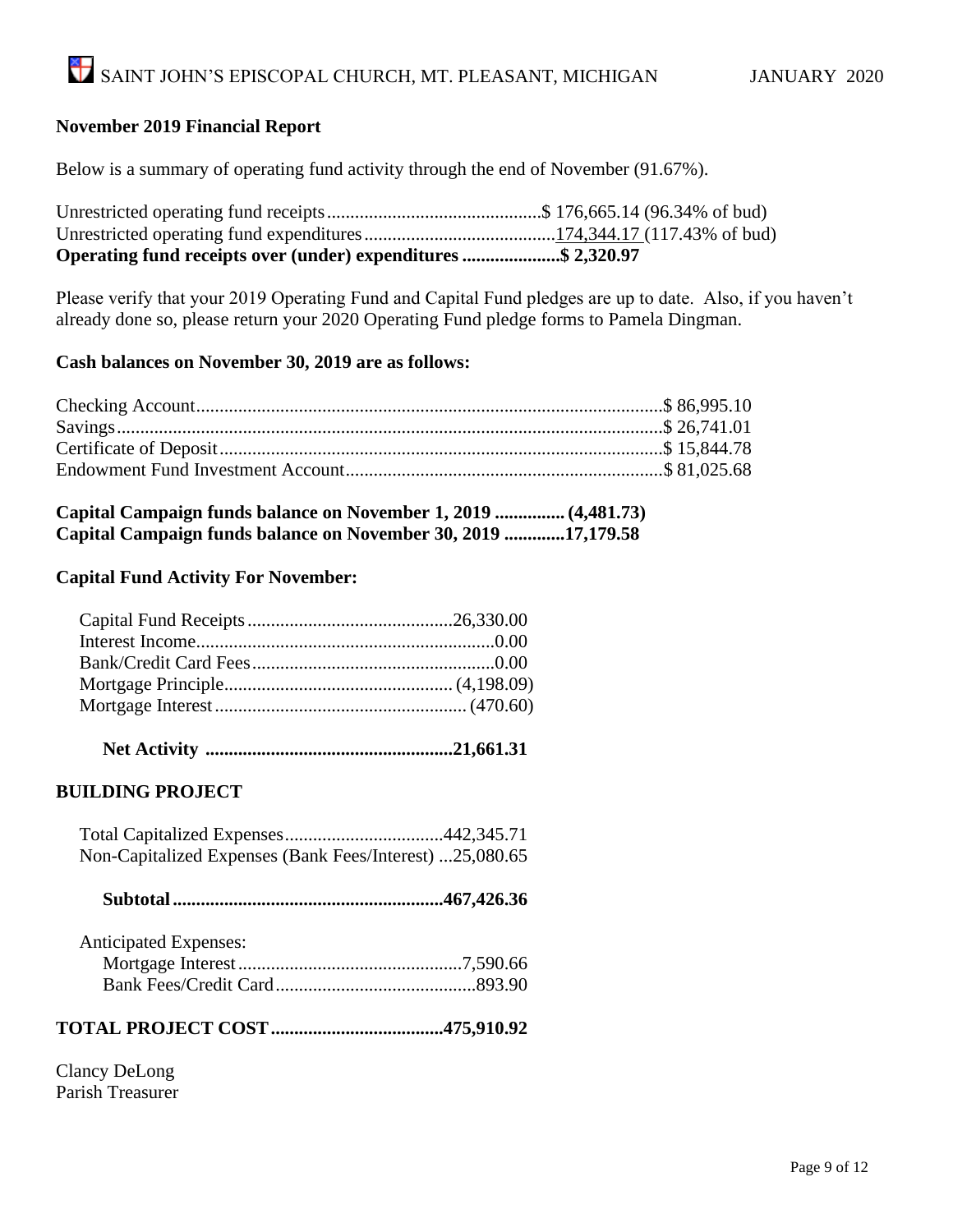### **ANGLICAN WORTHIES**

Hunt, William Holman 1827-1910) December 2019 Painter (pt. ii)

The only canvas Hunt added "PRB" to his name was "Rienzi vowing to obtain justice," the subject taken from Edward Bulwer-Lytton's popular novel, *Rienzi* (1835). Judith Bronkhurst explains that Hunt hoped this canvas would remind the exhibition of the struggle for justice taking place not only in England (the Chartists seeking better working conditions) but the revolution in France that year. (Millais and he had been present at the gathering of workers in Kensington Common.) This painting sold in 1849 for one hundred guineas. Then Hunt and Rossetti went to Paris and Belgium.

One of Hunt's best-known paintings, "The Lady of Shallot," from Tennyson's poem, dates from this period. It is frequently reprinted and features a young woman, frustrated in passion, floating down a stream as Ophelia is described as doing, richly dressed, her hair flowing behind her. Hunt also painted the conversation of the imprisoned Claudio and his sister Isabella from Shakespeare's *Measure for Measure*. This is set in a small wood-paneled chamber. The details of the woodwork and the landscape seen in the window illustrate the Pre-Raphaelite concern for realistic detail., which was then out of fashion. Another painting from Shakespeare,"Valentine rescuing Sylvia," drew the attention of the aforesaid John Ruskin, who wrote in high praise of the Pre-Raphaelite work at this time, and "turned the critical tide in the artists' favour" (Bronkhurst).

"The Light of the World," which Bronkhurst cites as the best known religious painting of the 19<sup>th</sup> century, dates from 1851-53. Like all the Brotherhood, Hunt was fastidious about the authenticity of detail, so he set his model for Christ out of doors with a lantern in his hand. He said that the depiction of Christ was intentionally left "mystic in aspect and not suggesting any single person." Christ is shown at dusk knocking at the door "overgrown with brambles, a symbol of the human heart." Bronkhurst explains that this was the result of a conversion the painter had recently undergone. From this point the painter decided to travel to Palestine to paint scenes from the stories in scripture in what Hunt hoped was at least a proximate location.

The Pre-Raphaelites were selling; they were getting generous commissions; they were becoming popular. The printer at Oxford, Thomas Combe (1796-1872), a noted Tractarian, had become something of a collector of Hunt's work and become more than a mere patron. Bronkhurst describes him as a father figure to Hunt and an advisor to his work. While staying with Combe and his wife, Hunt painted "Our English Coasts," later known as "Strayed Sheep," a curious landscape featuring sheep wandering on a bluff overlooking the Channel. Lacking any human figures, it is unlike anything else Hunt had painted. It is, however, a symbolic work, satirizing the indecision of \*Gladstone's government to prepare for a French invasion in 1852. The French painter Eugėne Delacroix (1799-1963) viewed the painting three years later and admired "the stripling effect really as touched by Hunt's sheep."

In January 1854 Hunt realized that dream of foreign situations by traveling east, stopping first in Cairo. In Judith Bronkhurst's words, "His Protestant beliefs and conviction of Anglo-Saxon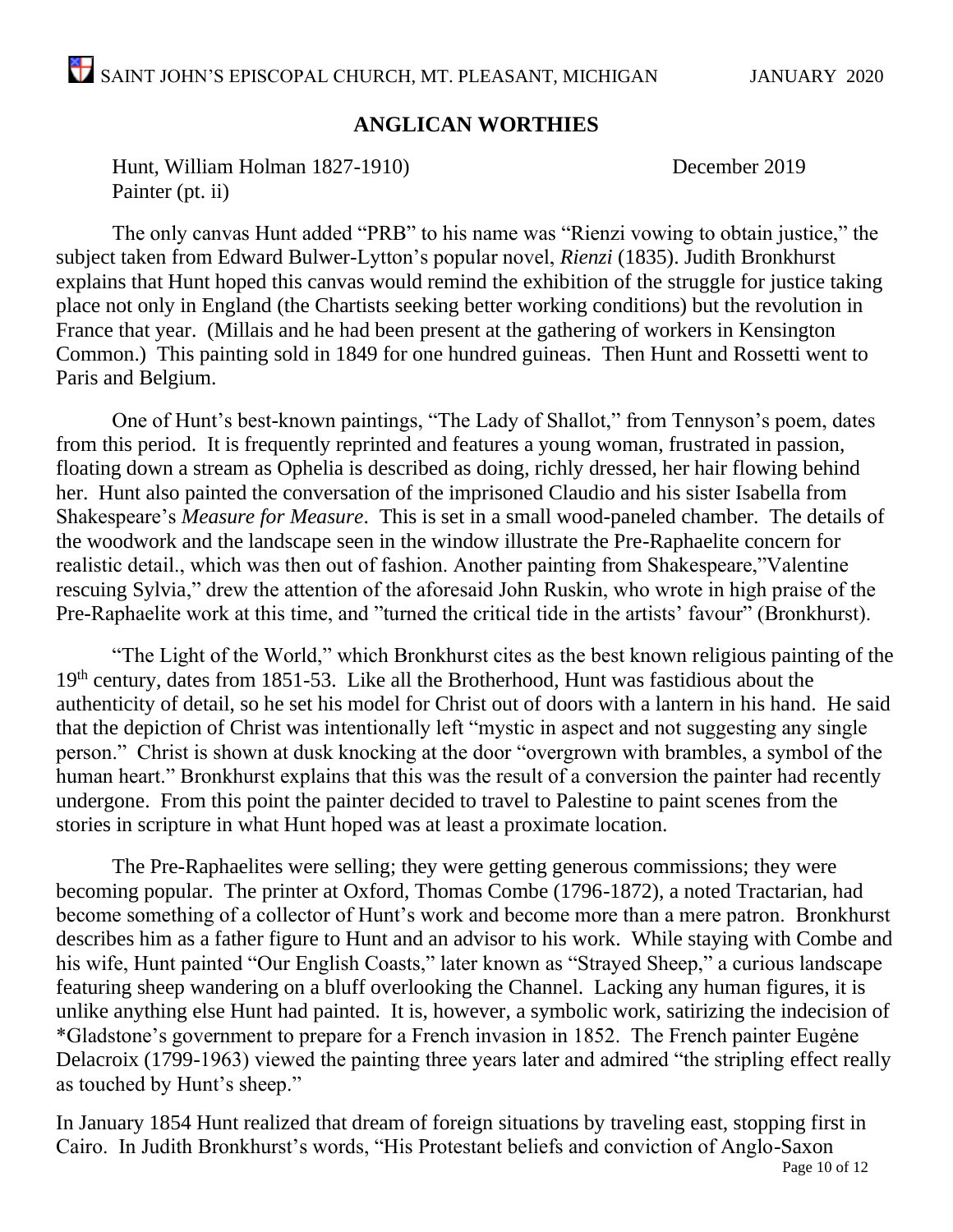superiority ill-equipped him for his first encounter with the Arab way of life." He no longer had his visual models and experienced difficulties getting persons to sit for him. But he persevered and finished several canvases. "The Afterglow in Egypt" (Southampton Art Gallery) was painted at Giza with a model in the open air.

His first view of Jerusalem was "an intensely moving experience." From where he rented a house with views of several mosques, he wrote to a friend, "The course of events seems so much more comprehensible--the journeys of the Saviour, in the last days of his ministration, from Bethany to Jerusalem to the Temple around the Mount of Olives. . . seem so real as to appear like the events of [this] day." Ruskin had called for painters "to record faithfully every scene of the slightest historical interest:" Hunt felt he was in an ideal location to do just that. Perhaps his major work was "The Finding of the Saviour in the Temple" (Birmingham Museum & Art Gallery), which depicts the Mount of Olives in the background, where Jesus, prior to his passion, foretold the destruction of the Temple. Another painting of note is "The Scapegoat" (Lady Lever Art Gallery), which depicts a forlorn goat on the southern end of the Dead Sea where Sodom is thought to have stood. Though cast in an amber glow, both the animal and the scene are desolate. The strokes of the brush capture the solitary goat with a delicate texture, as befitting a symbol of the persecuted Christ; Hunt stubbornly insisted on painting the scene accurately in a locale near the habitat of hostile Bedouins.

Hunt returned to London in January 1856 after travelling through Galilee, Constantinople, and the battleground of Balaklava in the Crimea. He looked older; he was bearded. He had hoped to marry one of his models, Annie Miller, whom he had rescued from a slum in Chelsea. He had been paying for her education and had proposed by letter. Alas, the woman had been spending time with Rossetti! For Madox Brown wrote in his diary, "They all seem mad about Annie Miller & poor Hunt has had a furor about it." The Pre-Raphaelite painters had odd experiences in love. It took Rossetti six years to propose to his model Elizabeth Siddell; a month after their marriage, she died. John Everett Millais married Ruskin's wife because the critic had not consummated their marriage after six years.

"The Scapegoat" sold for 450 guineas, the best price his work had received thus far. At the urging of his Oxford patron, Thomas Combe, he applied for associate membership to the Royal Academy but received only one vote! He was justly angry, but his known opposition to the academy's distrust of innovation made him something of a pariah among the establishment. Moreover, it threatened to hurt him financially. In 1857 Edward Moxon planned an edition of Tennyson's poems accompanied with lavish illustrations by eight painters, including Millais, Rossetti, and Hunt. Hunt contributed seven illustrations, including the headpiece, the aforementioned "Lady of Shallot." He also developed some skill in furniture design, anticipating the work of William Morris (1834-1896) and the Arts & Crafts Movement. "The Finding of the Saviour in the Temple," featured an elaborate gilt frame Hunt designed for this painting only, with appropriate symbols. (A dealer purchased this for £5500. Bronkhurst adds that this was the highest price ever fetched for a painting in this period.)

 $(To \text{ be cont'}d.)$  --hlf